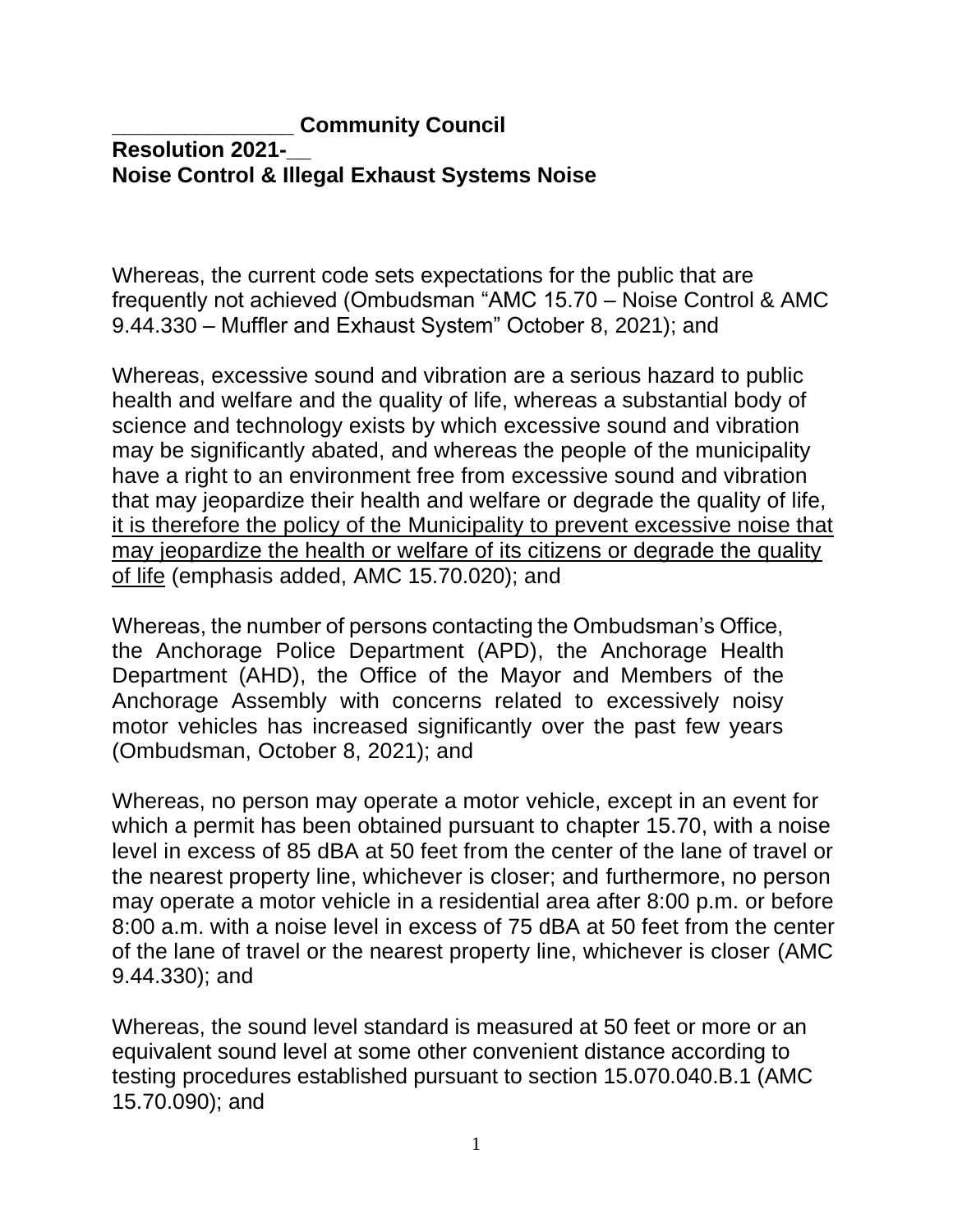Whereas, the department and the police department may, except as otherwise prohibited by law, stop any motor vehicle, motorcycle or motorboat operated on a public right-of-way, public space or public waterway reasonably suspected of violating any provision of this chapter and issue a notice of violation or compliance order after the motor vehicle, motorcycle or motorboat is inspected or tested on-site as the department and the police department may require" (AMC 15.70.040.A.5); and

Whereas, enforcement of AMC 9.44.330 by APD is impractical because the available testing meters are used at the tailpipe by AHD to obtain accurate readings.

BE IT THEREFORE RESOLVED, the \_\_\_\_\_\_\_\_\_\_\_\_ Community Council faces a serious hazard to public health and welfare and the quality of life due to illegally loud vehicle noise; and

THEREFORE, the \_\_\_\_\_\_\_\_\_\_ Community Council supports the recommendations in the Ombudsman's 08 October 2021 report; and

THEREFORE, the \_\_\_\_\_\_\_\_\_\_ Community Council supports discussion between municipal attorneys, APH, APD and the Assembly to propose code changes that contain a sound level standard measured at the tailpipe that is operationally practical for APD to enforce; and

THEREFORE, the \_\_\_\_\_\_\_\_\_\_\_ Community Council requests appropriate staff from AHD and APD to work with Legal to propose code revisions that can facilitate implementation and enforcement; and

THEREFORE, the \_\_\_\_\_\_\_\_\_\_\_\_ Community Council encourages APD to purchase two certified noise level meters for the Traffic Unit; and

THEREFORE, the \_\_\_\_\_\_\_\_\_\_\_\_\_ Community Council supports the training of APD officers in using sound level meters to augment the reasonable person standard in the code; and

THEREFORE, the Community Council supports a higher fine for violations of excessive traffic noise that are not resolved by fixing the faulty equipment; and